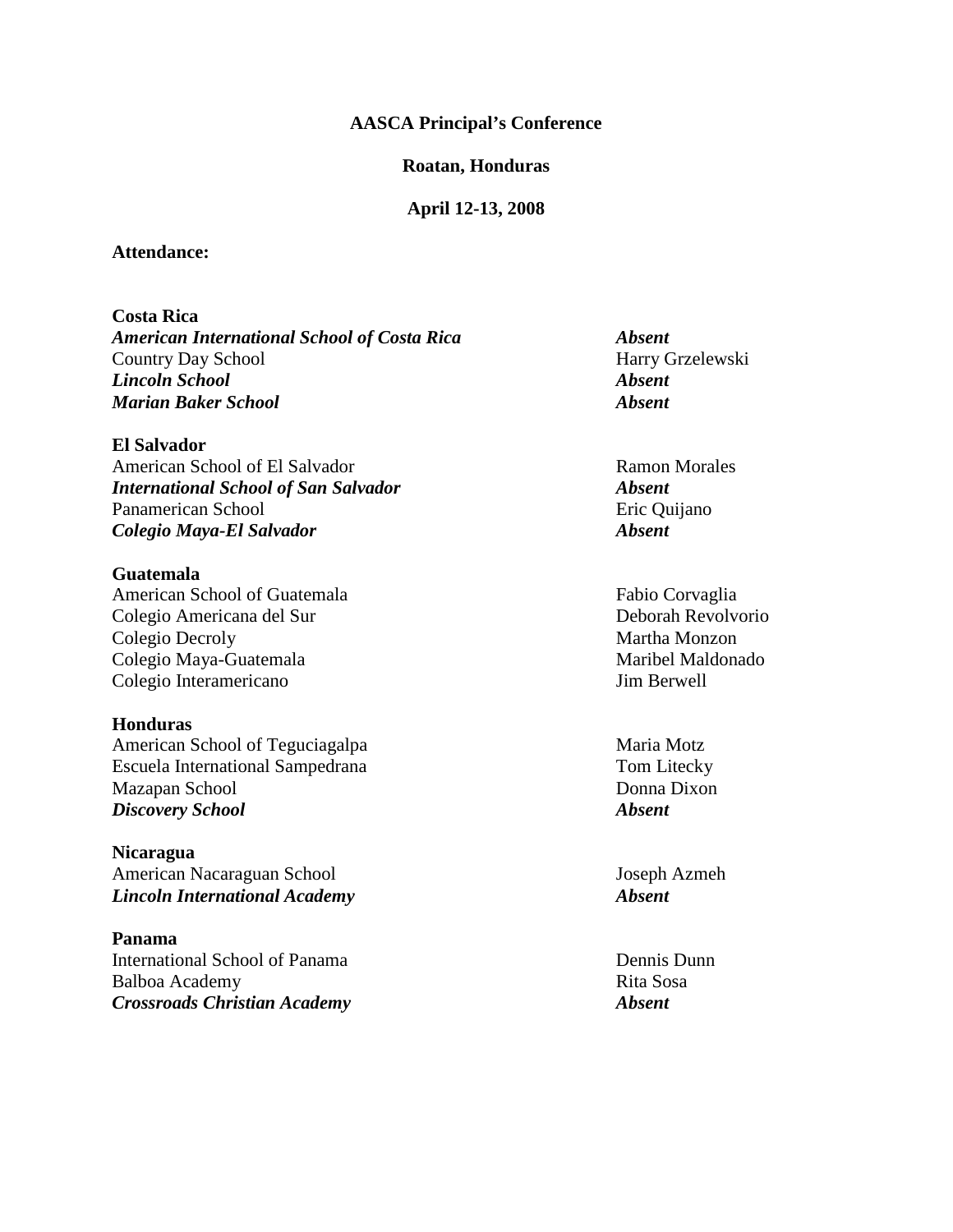# **AGENDA 2008 AASCA Principals' Conference**

**Welcome** 

**Ice Breaker Activity** 

**What is AASCA?** 

**AASCA Website Review** 

**Review of Athletic Directors' Meeting Minutes** 

**Reports on AASCA Events** 

**Issues for Discussion** 

**Recommendations** 

**AASCA Calendar of Events (08-09)** 

**Pledge Calendar for 2009-2010** 

**AASCA Community Service Award Entries** 

**Election of Officers for 08-09** 

**Review and Approval of Conference Minutes** 

**Professional Development Activities**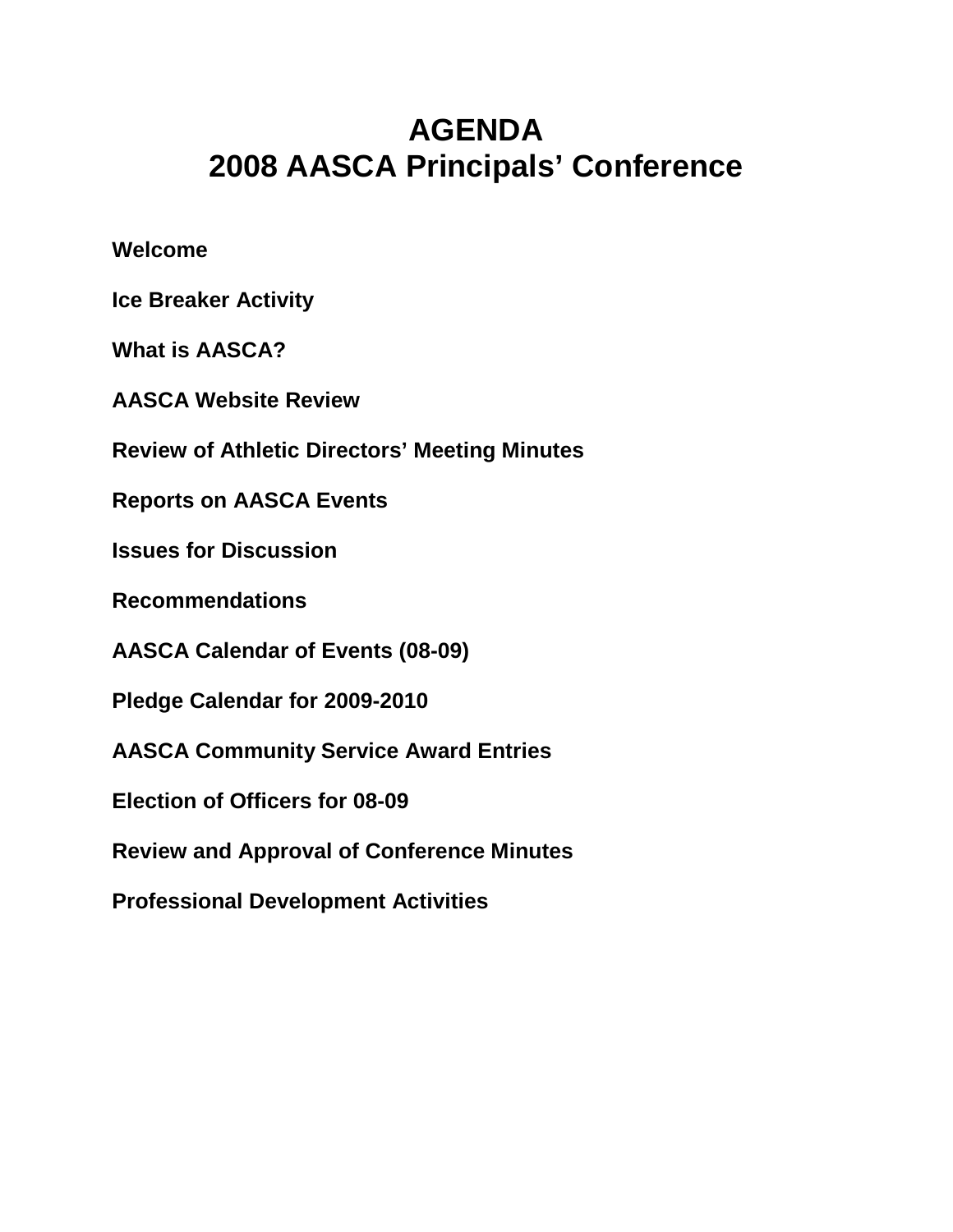## **What is AASCA?**

- Description of AASCA from AASCA website circulated and discussed
- Copy of AASCA by-laws circulated and discussed
- Clear understanding of specific criterion and/or a specific process to apply for AASCA membership lacking amongst Principal group

## **Review of AASCA website**

- A thorough review of the AASCA website was conducted-All agree that Colegio Maya-Guatemala has done a great job developing and maintaining the site
- AASCA website lacks detailed information for schools interested in membership-AASCA webmaster will work to improve this deficiency
- Schools participating in AASCA events can improve in their efforts to submit (in a timely fashion) relevant information (bulletins, photos, etc) to the AASCA webmaster
- Member schools hosting professional development opportunities are encouraged to post information on the AASCA website
- AASCA Community Service Award recipients to be included on AASCA website
- Member schools encouraged to place an AASCA link on their school's homepage

## **Review of Athletic Directors' Meeting Minutes**

- A thorough review of the minutes from the 2007 AASCA Athletic Directors' meeting was conducted-All agree that through the combined efforts of the ADs, Principals, and Directors, much has been accomplished to improve athletic competition between AASCA schools
- Upon final approval of the Directors, the following documents will be available on the AASCA website: Athletic Mission, Student-Athlete Code of Conduct, Coaches' Code of Conduct, Parent Code of Conduct, Tournament Evaluation Form, Protest Form, Tournament Checklist, Variation from Event Protocol Form, and Pre-Game Protocol Statement
- All agree that it will always be essential to clearly and regularly communicate expectations to spectators, parents, and students and have in place, procedures for dealing with individuals violating AASCA rules

## **Reports on 07-08 AASCA Events**

- Leadership Conference (Escuela Americana-El Salvador)
	- o Eleven schools participated: EAS-El Salvador, Lincoln-Nicaragua, Lincoln-Costa Rica, Maya-Guatemala, Maya-El Salvador, International School-El Salvador, ASG-Guatemala, Interamericano-Guatemala, Colegio Americano del Sur-Guatemala, Decroly-Guatemala, Panamericana-El Salvador
	- o Three schools were forced to cancel due to weather conditions: Mazapan-Honduras, AST-Honduras, EIS-Honduras
	- o Approximately 100 students participated
	- o No issues of concern discussed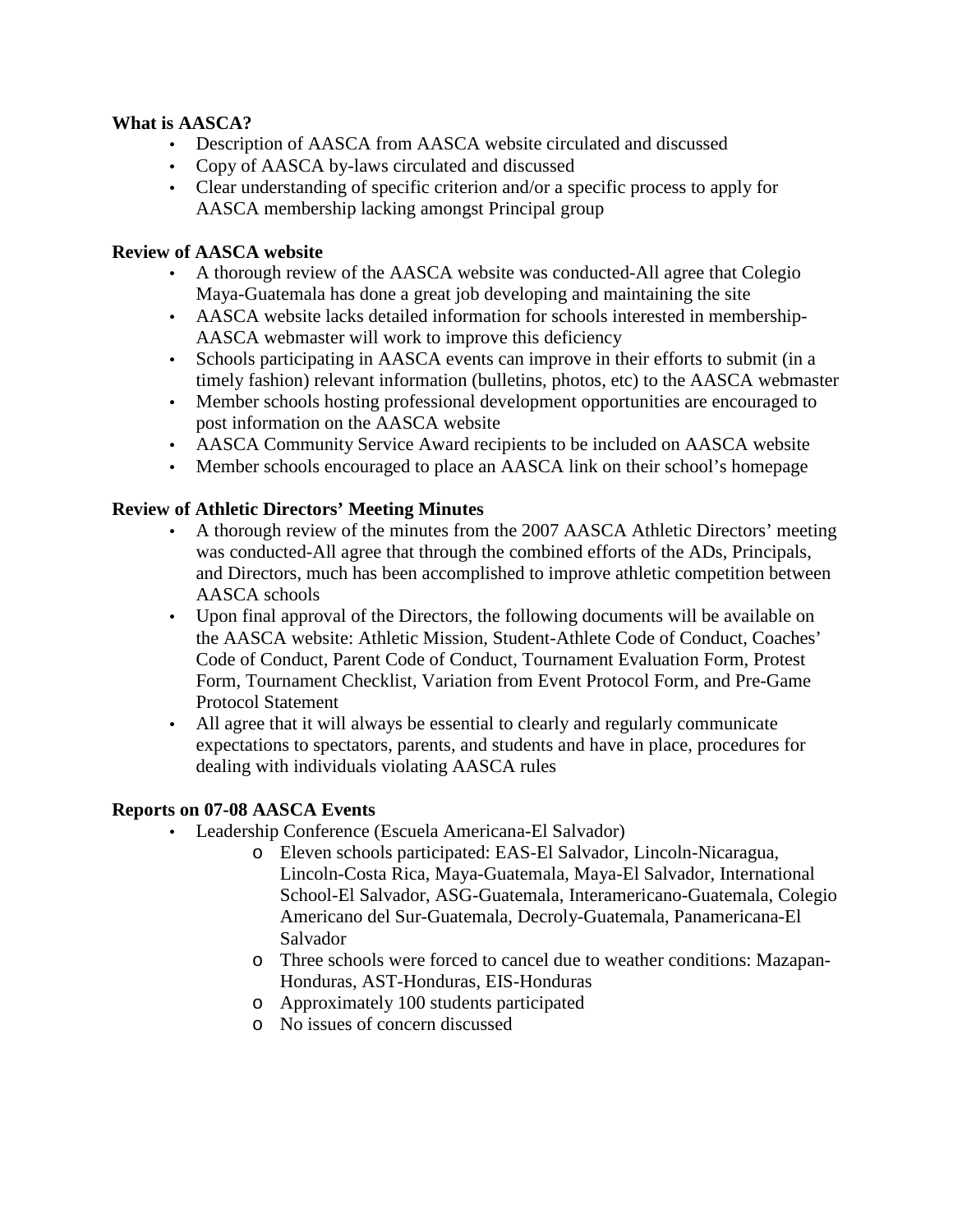- Small School Volleyball (Country Day School-Costa Rica)
	- o Six schools participated: CDS-Costa Rica, ISP-Panama, Maya-Guatemala, AIS-Costa Rica, Marian Baker-Costa Rica, Balboa-Panama
	- o 107 students participated
	- o 11 teams total (6 girls/5 boys)
	- o Two courts utilized
	- o No issues of concern discussed
- Invitational Basketball (American School of Tegucigalpa-Honduras)
	- o All eight large schools participated
	- o 170 students participated
	- o 15 teams total (8 boys/7 girls)
	- o 4 courts utilized
	- o Issue of concern discussed: Naming of an all-star team in addition to awarding MVP trophies
- Knowledge Bowl (Lincoln School-Costa Rica)
	- o Twelve schools participated: Maya-Guatemala, EIS-Honduras, Interamericano-Guatemala, ANS-Nicaragua, ISP-Panama, AST-Honduras, EAS-El Salvador, CDS-Costa Rica, Lincoln-Costa Rica, Panamericana-El Salvador, Lincoln-Nicaragua, Maya-El Salvador, International School-El Salvador
	- o 115 students participated
	- o 23 teams competed (12 varsity/11 junior varsity)
	- o Four match sites utilized (cafetorium,. video conference room, library, 1 classroom)
	- o Issue of concern discussed: coping with a very large turnout in terms of facilities, judging, & recycling of questions
- Drama Festival (American School of Guatemala)
	- o Seven schools participated: CAG-Guatemala, Maya-Guatemala, CDS-Costa Rica, Interamericano-Guatemala, EAS-El Salvador, ANS-Nicaragua, Marian Baker-Costa Rica
	- o 72 students participated
	- o Facilities used: Auditorium, 2 HS classrooms, MS Drama room, HS Art room, Multipurpose room, Elementary \* MS Music rooms
	- o Issue of concern discussed: consistency in the judging of events & standards-based awards (as opposed to  $1<sup>st</sup>$ ,  $2<sup>nd</sup>$ ,  $3<sup>rd</sup>$  place)
- Large School Soccer (American Nicaraguan School)
	- o All eight large schools participated
	- o 283 students participated
	- o 15 teams total (8 boys/7 girls)
	- o 35 matches played (20 boys/15 girls)
	- o 3 fields required
	- o No issues of concern discussed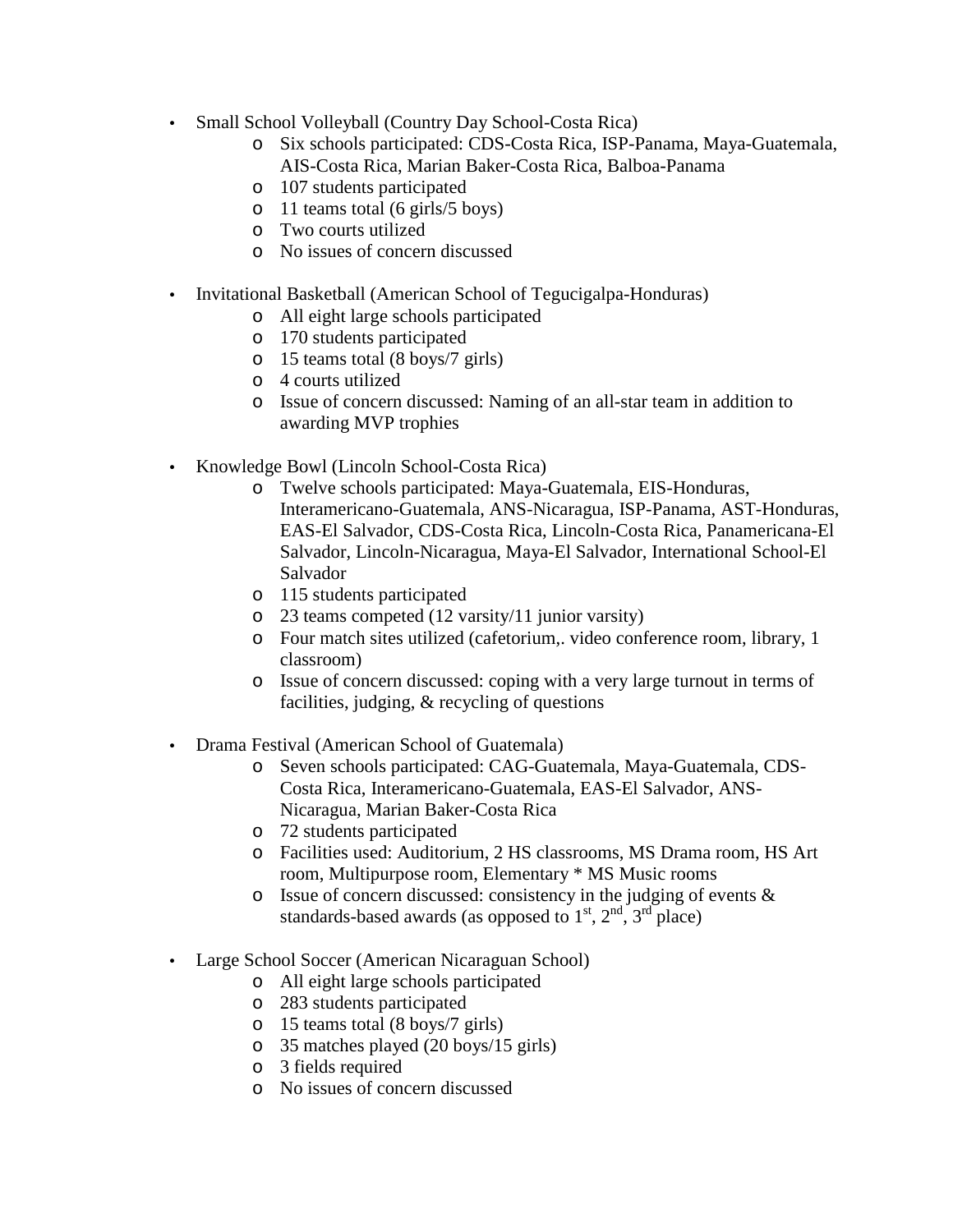- Small School Soccer (Escuela Panamericana-El Salvador)
	- o Ten (10) schools participated: Panamericana-El; Salvador, Maya-Guatemala, Maya-El Salvador, CDS-Costa Rica, ISP-Panama, Mazapan-Honduras, AIS-Costa Rica, Marian Baker-Costa Rica, Colegio Americano del Sur-Guatemala, Balboa-Panama
	- o 308 students participated
	- o Nineteen (19) teams total (10 boys/9 girls)
	- o 3 fields required
	- o Issue of concern discussed: controversial officiating issue involving host team which led to protest being filed and upheld
- Middle School Choir (American School of Guatemala)
	- o Ten (10) schools participated: ASG-Guatemala, Decroly-Guatemala, Maya-Guatemala, Interamericano-Guatemala, International School-El Salvador, Mazapan-Honduras, EIS-Honduras, Country Day-Costa Rica, Marian Baker-Costa Rica, Balboa-Panama
	- o 100 students participated
	- o Facilities utilized: auditorium and cafeteria
	- o Issue of concern discussed: traveling with MS-aged children
- Large School Volleyball (Escuela Americana-El Salvador)
	- o Statistics to be given during Directors' Conference
	- o Issue of concern discussed: holding volleyball tournament at the end of each school year makes Senior participation more difficult

# **AASCA (proposed) Calendar of Events (2008-2009)**

- Student Leadership Conference September 4-7 Colegio Americano del Sur-Guatemala
- Tri-Association Conference October 14-17 Lincoln School-Costa Rica and Country Day School-Costa Rica
- Small School Basketball October 8-12 or Oct 23-27 Marian Baker or International School of Panama
- Large School Basketball October 8-12 (tentative) Escuela Internacional Sampedrana -Honduras
- Knowledge Bowl November 6-9 (extra day may be needed based on participation) Colegio Decroly-Guatemala
- Music Festival January 29- Feb 1 Escuela Internacional Sampedrana-Honduras
- Soccer Invitational Tournament February 18-22 Colegio Americano de Guatemala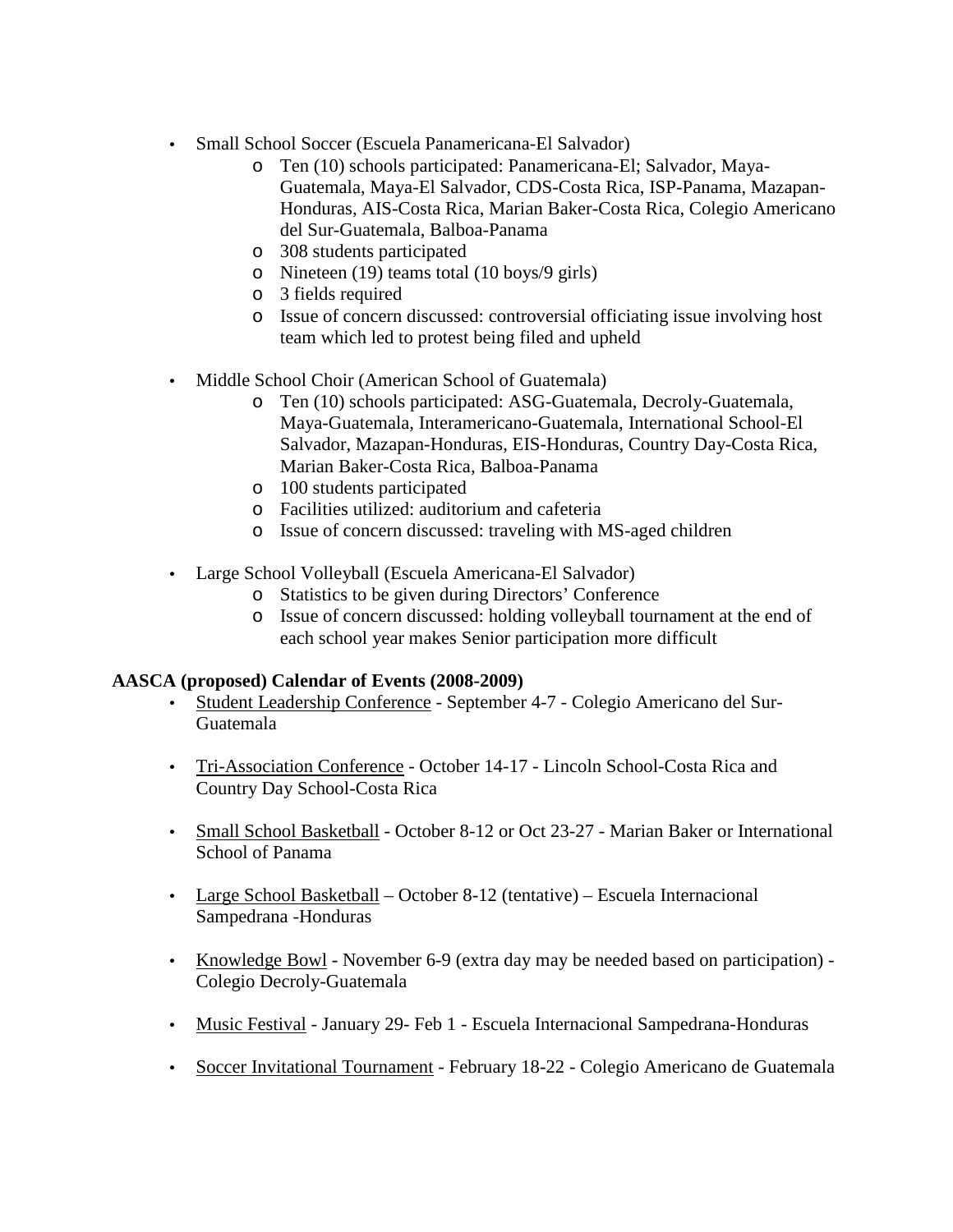- Small School Volleyball March 25-29 Mazapan School-Honduras
- Large School Volleyball March 25-29 American School of Tegucigalpa-Honduras
- Principal's Conference April 17-20 American Nicaraguan School

## **Pledge Calendar (2009-2010)**

- AD Conference Mazapan School-Honduras
- Leadership Conference Balboa Academy-Panama
- Tri-Association Conference TBA
- Small School Basketball Colegio Maya-Guatemala
- Large School Basketball American Nicaraguan School
- Knowledge Bowl American School of Tegucigalpa-Honduras
- Drama Festival Escuela Internacional Sampedrana-Honduras
- Small School Soccer International School of Panama
- Large School Soccer American School of El Salvador
- Principal's Conference Panamerican School-El Salvador
- Invitational Volleyball Colegio Interamericano-Guatemala
- Middle School Choir Country Day School-Costa Rica

# **AASCA Community Service Award Entries**

- School Wide Category MS Chacocente Project American Nicaraguan School
- Class Project Category The Turtle Project Colegio Maya-Guatemala

# **Election of Officers for 2008-2009**

- President Joseph Azmeh American Nicaraguan School
- Vice-President Maria Motz American School Tegucigalpa Honduras

## **Professional Development Sessions**

- Assessment for Learning Joseph Azmeh American Nicaraguan School
- Improving Discipline Fabio Corvaglia American School of Guatemala
- Differentiated Instruction Ramon Morales American School-El Salvador
- Unique Learning Styles Tom LiteckyEscuela International Sampedrana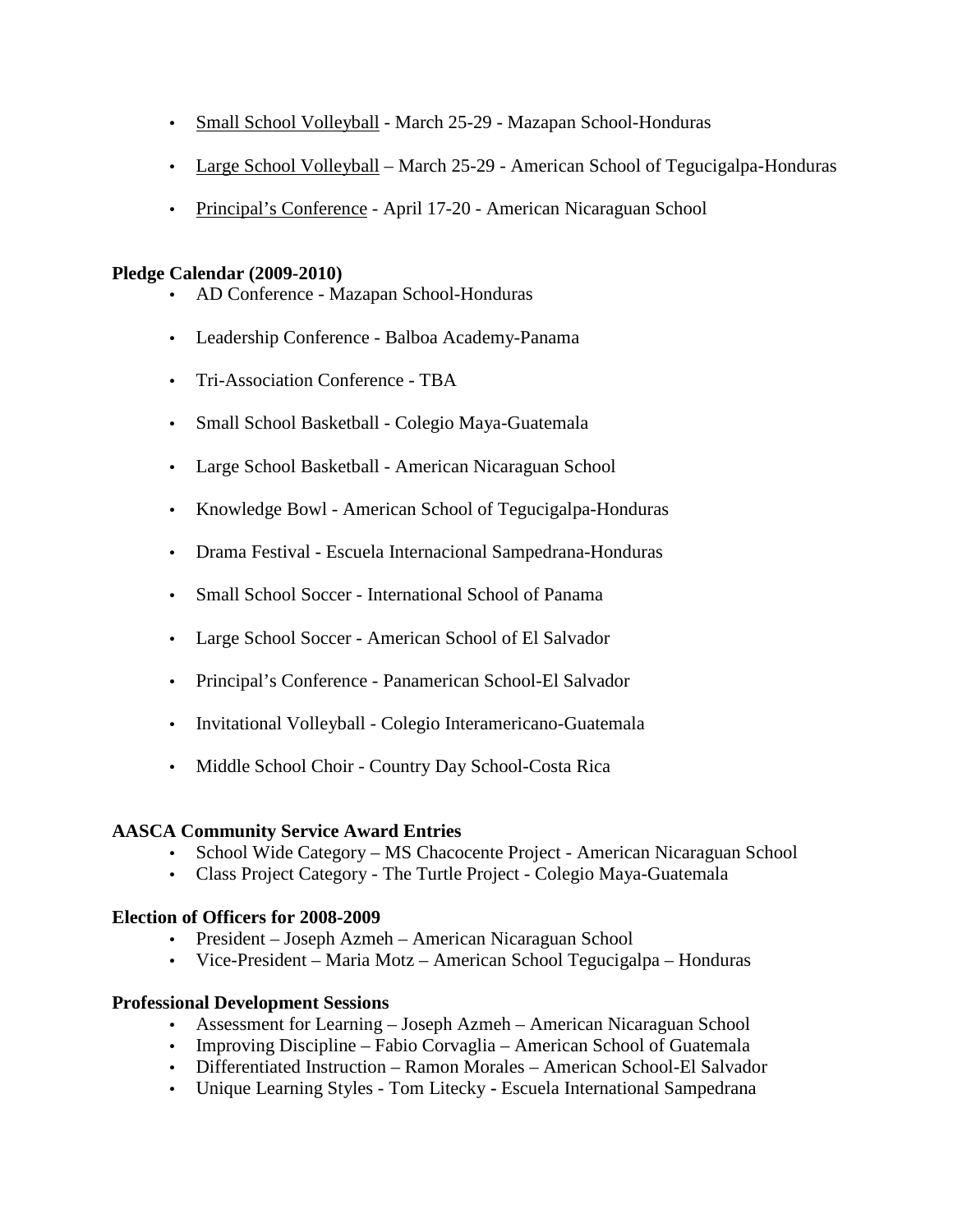## **Issues for Discussion**

- Designation of small and large schools
- Expectations for AASCA member schools
- AASCA's commitment to Professional Development
- AASCA Principals' Officers-Terms and Responsibilities
- Improving the AASCA website
- Changing the focus of the opening ceremonies for AASCA sporting events
- Increasing travel costs and its impact on AASCA participation
- Last minute cancellations of participating schools to AASCA events
- Developing an AASCA flag and anthem

## **Recommendations**

- *1.* Given the fact that there are far more small schools than large schools in AASCA (14 small verses 8 large), and that small schools are facing increasing difficulties in hosting events with a large number of participants, it is recommended that a new standard/definition be considered to classify small and large schools that would continue to be based on 7-12 enrollment. The new standard should be set so as to achievce a greater balance in the number of small and large schools. *(Motion was moved, seconded and passed unanimously)*
- *2.* Given that AASCA membership has recently increased and is likely to continue increasing, membership expectations need to be revised. AASCA certainly wants to be inclusive, however to make our organization more functional we recommend establishing specific guidelines regarding expectations for initial and continued membership such as: 1) student participation in events, 2) participation in Director and Principal conferences, 3) hosting or co-hosting of AASCA events, 4) participation in Athletic Director meetings. *(Motion was moved, seconded and passed unanimously)*
- *3.* Given that the Athletic Directors meet every two years it is recommended that the host school be responsible for facilitating a professional development component, which in part focuses on ensuring the AASCA philosophy is central to AASCA events. This supports and continues the efforts made by the Directors last year in this area. *(Motion was moved, seconded and passed unanimously)*
- *4.* To achieve a greater continuity of leadership and to allow for a greater emphasis on professional development, it is recommended that the President of the AASCA Principals' group serve for a term of two consecutive years. *(Motion was moved, seconded and passed unanimously)*
- *5.* Due to the large number of students participating in Knowledge Bowl there may need to be an adjustment in the number of days allocated to the event from 2 days currently to 3 days (equal to time dedicated to AASCA sporting events). This additional day would allow for better organization and a higher quality event. *(Motion was moved, seconded and passed unanimously)*
- *6.* Due to the fact that currently, documents developed by the AASCA Athletic Directors and posted on the AASCA website are in Spanish, it is recommended that a stipend for the